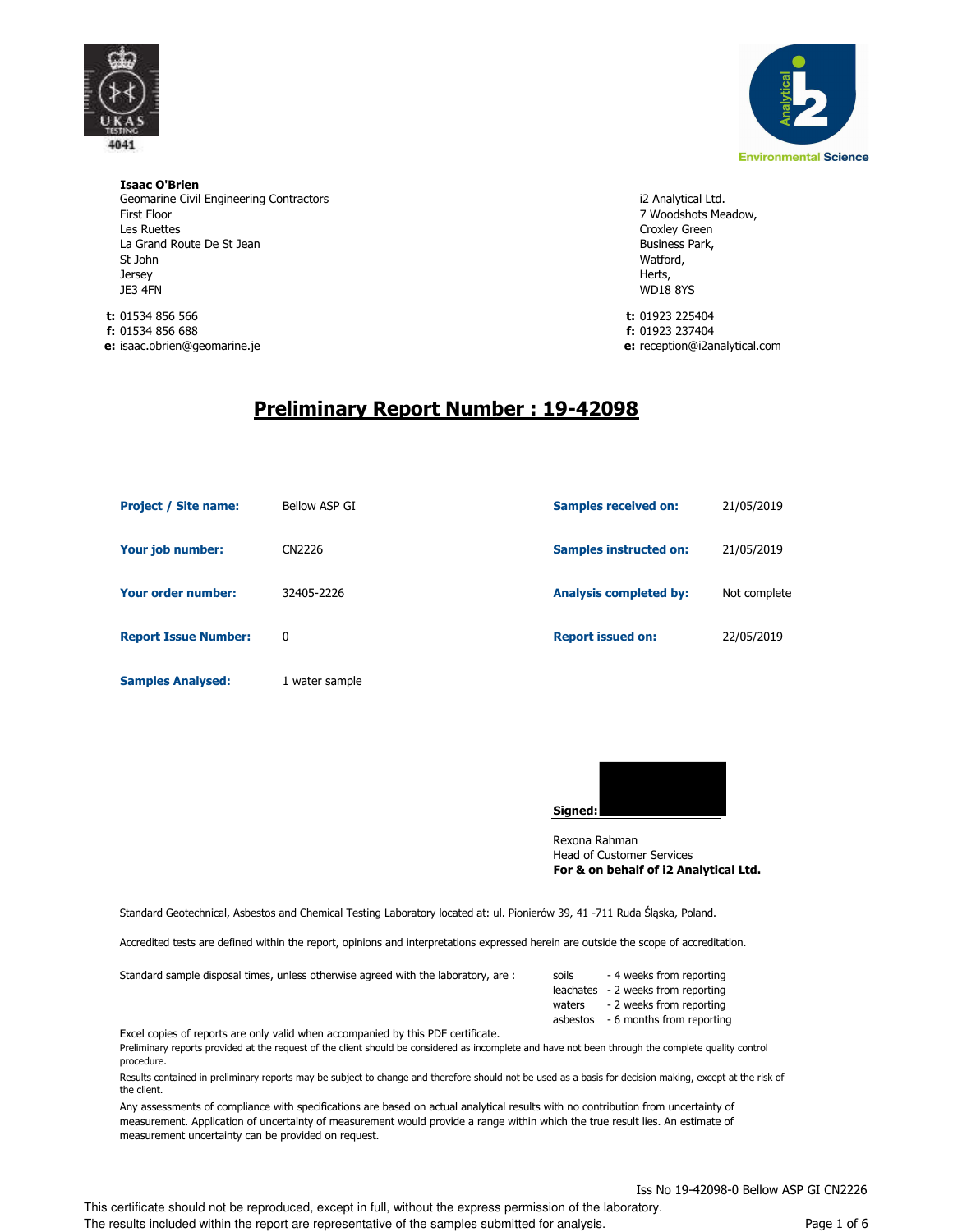



# **Analytical Report Number: 19-42098**

**Project / Site name: Bellow ASP GI**

#### **Your Order No: 32405-2226**

| Lab Sample Number                               |               | 1226329      |             |               |  |  |
|-------------------------------------------------|---------------|--------------|-------------|---------------|--|--|
| <b>Sample Reference</b>                         |               |              |             | Pump          |  |  |
| <b>Sample Number</b>                            | None Supplied |              |             |               |  |  |
| Depth (m)                                       |               |              |             | None Supplied |  |  |
| <b>Date Sampled</b>                             |               |              |             | 20/05/2019    |  |  |
| <b>Time Taken</b>                               |               |              |             | 0945          |  |  |
| <b>Analytical Parameter</b><br>(Water Analysis) | ş             | o.<br>ര<br>۰ | 읔<br>щ<br>۰ |               |  |  |

| <b>General Inorganics</b>                    |            |                |             |           |  |  |
|----------------------------------------------|------------|----------------|-------------|-----------|--|--|
| pH                                           | pH Units   | N/A            | ISO 17025   | 8.7       |  |  |
| Electrical Conductivity at 20 °C             | $\mu$ S/cm | 10             | ISO 17025   | 600       |  |  |
| <b>Total Cyanide</b>                         | $\mu$ g/l  | 10             | ISO 17025   | < 10      |  |  |
| Complex Cyanide                              | $\mu$ g/l  | 10             | ISO 17025   | < 10      |  |  |
| Free Cyanide                                 | $\mu$ g/l  | 10             | ISO 17025   | < 10      |  |  |
| Thiocyanate as SCN                           | $\mu$ g/l  | 200            | ISO 17025   | < 200     |  |  |
| Sulphate as SO <sub>4</sub>                  | $\mu$ g/l  | 45             | ISO 17025   | 71000     |  |  |
| Sulphate as SO <sub>4</sub>                  | mg/l       | 0.045          | ISO 17025   | 71.0      |  |  |
| <b>Elemental Sulphur</b>                     | ma/l       | 0.02           | <b>NONE</b> | < 0.02    |  |  |
| Sulphide                                     | $\mu$ g/l  | 5              | <b>NONE</b> | < 5.0     |  |  |
| Chloride                                     | ma/l       | 0.15           | ISO 17025   | 87        |  |  |
| Ammonium as NH <sub>4</sub>                  | $\mu$ g/l  | 15             | ISO 17025   | 75        |  |  |
| Total Organic Carbon (TOC)                   | mq/l       | 0.1            | ISO 17025   | 2.24      |  |  |
| Chemical Oxygen Demand (Total)               | mg/l       | $\overline{2}$ | ISO 17025   | 11        |  |  |
| BOD (Biochemical Oxygen Demand) (Total) - PL | mq/l       |                | ISO 17025   | To follow |  |  |
| <b>Total Suspended Solids</b>                | mq/l       | 2              | ISO 17025   | 15        |  |  |
| Settleable Solids - Total (1 hour)           | mq/l       | 2              | <b>NONE</b> | 5.0       |  |  |
| Dissolved Oxygen                             | ma/l       |                | <b>NONE</b> | 13        |  |  |

# **Phenols by GC-MS**

| Phenol                  | $\mu$ g/l | 0.05 | <b>NONE</b> | < 0.05 |  |  |
|-------------------------|-----------|------|-------------|--------|--|--|
| 2,4,5-Trichlorophenol   | $\mu$ g/l | 0.05 | <b>NONE</b> | < 0.05 |  |  |
| 2,4,6-Trichlorophenol   | $\mu$ g/l | 0.05 | <b>NONE</b> | < 0.05 |  |  |
| 2,4-Dichlorophenol      | $\mu$ g/l | 0.05 | <b>NONE</b> | < 0.05 |  |  |
| 2,4-Dimethylphenol      | $\mu q/l$ | 0.05 | <b>NONE</b> | < 0.05 |  |  |
| 2-Chlorophenol          | $\mu$ g/l | 0.05 | <b>NONE</b> | < 0.05 |  |  |
| 2-Methylphenol          | $\mu q/l$ | 0.05 | <b>NONE</b> | < 0.05 |  |  |
| 2-Nitrophenol           | $\mu$ g/l | 0.05 | <b>NONE</b> | < 0.05 |  |  |
| 4-Chloro-3-methylphenol | $\mu q/l$ | 0.05 | <b>NONE</b> | < 0.05 |  |  |
| 4-Methylphenol          | $\mu$ g/l | 0.05 | <b>NONE</b> | < 0.05 |  |  |
|                         |           |      |             |        |  |  |
| <b>Total Phenols</b>    |           |      |             |        |  |  |

| TULAI FIICHUIS                                                          |      |            |             |                        |  |  |
|-------------------------------------------------------------------------|------|------------|-------------|------------------------|--|--|
| $100 - 100$<br>Total<br>-<br><b>Phenois</b><br><b>IGC.</b><br>צועו<br>. | ua/l | . .<br>0.5 | <b>NONE</b> | . .<br>$\sim$<br>- U.S |  |  |
|                                                                         |      |            |             |                        |  |  |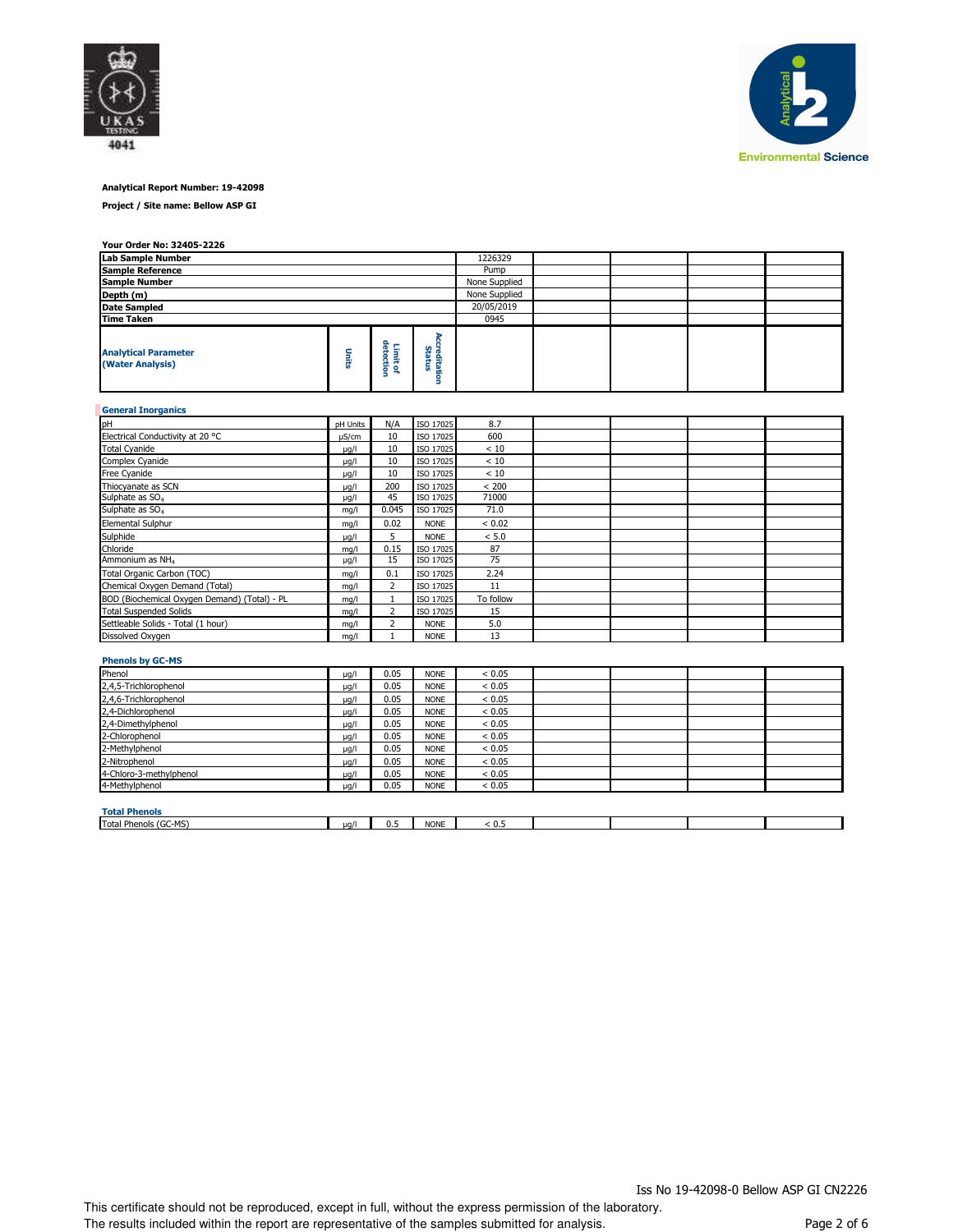



# **Analytical Report Number: 19-42098**

**Project / Site name: Bellow ASP GI**

| Your Order No: 32405-2226                       |               |                       |                                |               |  |  |
|-------------------------------------------------|---------------|-----------------------|--------------------------------|---------------|--|--|
| <b>Lab Sample Number</b>                        |               | 1226329               |                                |               |  |  |
| <b>Sample Reference</b>                         | Pump          |                       |                                |               |  |  |
| <b>Sample Number</b>                            | None Supplied |                       |                                |               |  |  |
| Depth (m)                                       |               |                       |                                | None Supplied |  |  |
| <b>Date Sampled</b>                             |               |                       |                                | 20/05/2019    |  |  |
| <b>Time Taken</b>                               |               |                       |                                | 0945          |  |  |
| <b>Analytical Parameter</b><br>(Water Analysis) | Units         | Limit of<br>detection | <b>Accreditation</b><br>Status |               |  |  |
| <b>Speciated PAHs</b>                           |               |                       |                                |               |  |  |
| Naphthalene                                     | µg/l          | 0.01                  | ISO 17025                      | < 0.01        |  |  |
| Acenaphthylene                                  | $\mu q/l$     | 0.01                  | ISO 17025                      | < 0.01        |  |  |
| Acenaphthene                                    | $\mu$ g/l     | 0.01                  | ISO 17025                      | < 0.01        |  |  |
| Fluorene                                        | $\mu q/l$     | 0.01                  | ISO 17025                      | < 0.01        |  |  |
| Phenanthrene                                    | µg/l          | 0.01                  | ISO 17025                      | < 0.01        |  |  |
| Anthracene                                      | µg/l          | 0.01                  | ISO 17025                      | < 0.01        |  |  |
| Fluoranthene                                    | µg/l          | 0.01                  | ISO 17025                      | < 0.01        |  |  |
| Pyrene                                          | $\mu$ g/l     | 0.01                  | ISO 17025                      | < 0.01        |  |  |
| Benzo(a)anthracene                              | $\mu$ g/l     | 0.01                  | ISO 17025                      | < 0.01        |  |  |
| Chrysene                                        | µg/l          | 0.01                  | ISO 17025                      | < 0.01        |  |  |
| Benzo(b)fluoranthene                            | µg/l          | 0.01                  | ISO 17025                      | < 0.01        |  |  |
| Benzo(k)fluoranthene                            | µg/l          | 0.01                  | ISO 17025                      | < 0.01        |  |  |
| Benzo(a)pyrene                                  | $\mu q/l$     | 0.01                  | ISO 17025                      | < 0.01        |  |  |
| Indeno(1,2,3-cd)pyrene                          | $\mu$ g/l     | 0.01                  | ISO 17025                      | ${}< 0.01$    |  |  |
| Dibenz(a,h)anthracene                           | $\mu$ g/l     | 0.01                  | ISO 17025                      | < 0.01        |  |  |
| Benzo(ghi)perylene                              | $\mu q/l$     | 0.01                  | ISO 17025                      | < 0.01        |  |  |
| <b>Total PAH</b>                                |               |                       |                                |               |  |  |
| Total EPA-16 PAHs                               | $\mu q/l$     | 0.16                  | ISO 17025                      | < 0.16        |  |  |
| <b>Heavy Metals / Metalloids</b>                |               |                       |                                |               |  |  |
| Arsenic (dissolved)                             | $\mu$ g/l     | 0.15                  | ISO 17025                      | 1.76          |  |  |
| Cadmium (dissolved)                             | µg/l          | 0.02                  | ISO 17025                      | 0.05          |  |  |
| Chromium (dissolved)                            | $\mu$ g/l     | 0.2                   | ISO 17025                      | 3.2           |  |  |
| Copper (dissolved)                              | $\mu$ g/l     | 0.5                   | ISO 17025                      | 1.6           |  |  |
| Iron (dissolved)                                | mq/l          | 0.004                 | ISO 17025                      | 0.007         |  |  |
| Lead (dissolved)                                | $\mu$ g/l     | 0.2                   | ISO 17025                      | 0.2           |  |  |
| Mercury (dissolved)                             | µg/l          | 0.05                  | ISO 17025                      | < 0.05        |  |  |

**Petroleum Hydrocarbons** Diesel Range Organics (C10 - C25)  $\mu$ g/l 10 NONE < 10  $\overline{\phantom{0}}$ 

 $U/S =$  Unsuitable Sample  $I/S =$  Insufficient Sample

Nickel (dissolved)  $\mu$ g/l 0.5 ISO 17025 < 0.5 Selenium (dissolved)  $\mu$ g/l 0.6 ISO 17025 1.4  $\frac{1}{2}$  2inc (dissolved)  $\frac{1}{2}$   $\frac{1}{2}$   $\frac{1}{2}$   $\frac{1}{2}$   $\frac{1}{2}$   $\frac{1}{2}$   $\frac{1}{2}$   $\frac{1}{2}$   $\frac{1}{2}$   $\frac{1}{2}$   $\frac{1}{2}$   $\frac{1}{2}$   $\frac{1}{2}$   $\frac{1}{2}$   $\frac{1}{2}$   $\frac{1}{2}$   $\frac{1}{2}$   $\frac{1}{2}$   $\frac{1}{2}$   $\frac{$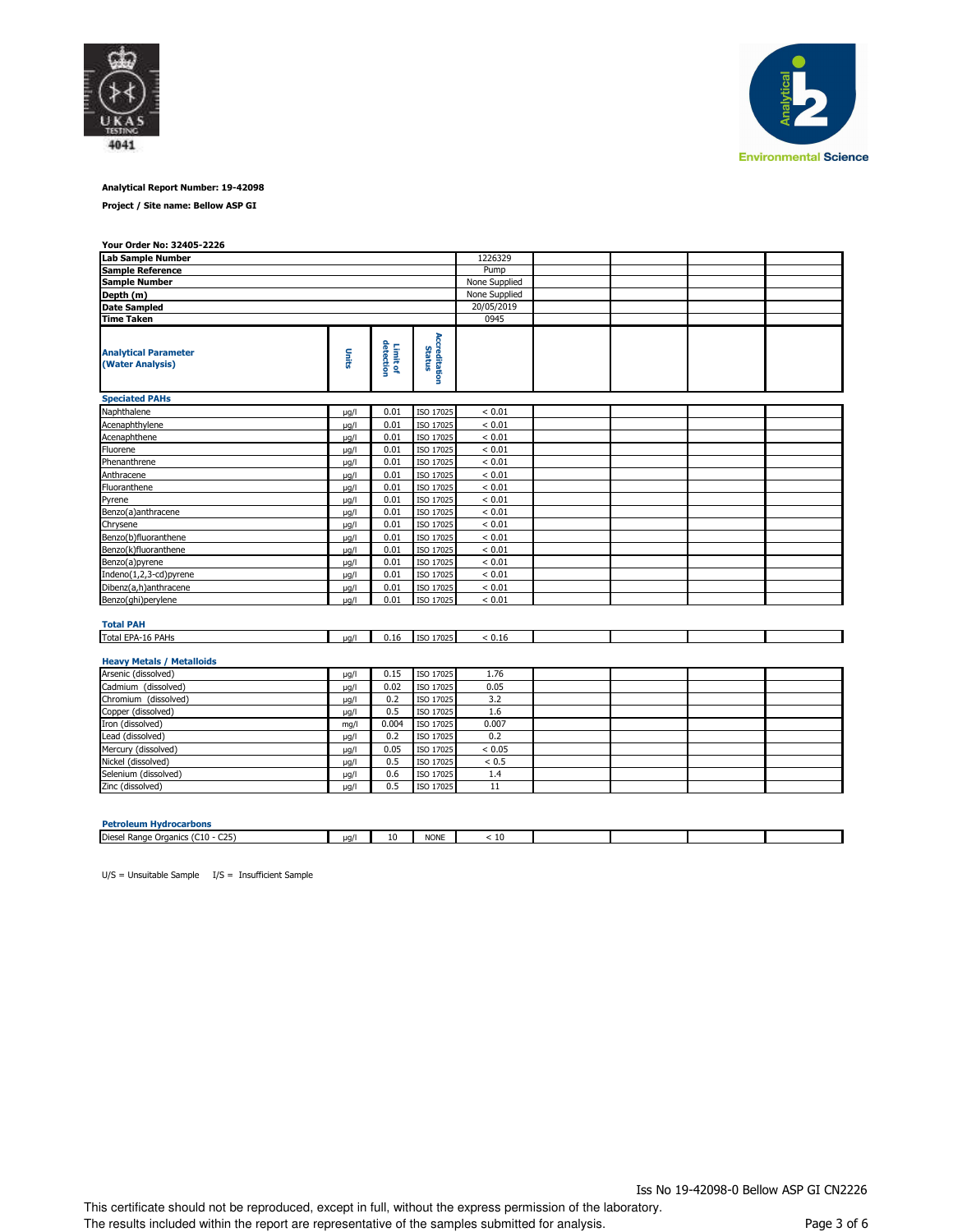



# **Preliminary Report Number : 19-42098**

# **Project / Site name: Bellow ASP GI**

**Water matrix abbreviations: Surface Water (SW) Potable Water (PW) Ground Water (GW) Process Water (PrW)**

| <b>Analytical Test Name</b>                  | <b>Analytical Method Description</b>                                                                                                                                                | <b>Analytical Method Reference</b>                                                                                    | <b>Method</b><br>number | Wet / Dry<br><b>Analysis</b> | <b>Accreditation</b><br><b>Status</b> |
|----------------------------------------------|-------------------------------------------------------------------------------------------------------------------------------------------------------------------------------------|-----------------------------------------------------------------------------------------------------------------------|-------------------------|------------------------------|---------------------------------------|
| Ammonium as NH4 in water                     | Determination of Ammonium/Ammonia/<br>Ammoniacal Nitrogen by the colorimetric<br>salicylate/nitroprusside method. Accredited<br>matrices SW, GW, PW.                                | In-house method based on Examination of<br>Water and Wastewater 20th Edition:<br>Clesceri, Greenberg & Eaton          | L082-PL                 | W                            | ISO 17025                             |
| Biological oxygen demand (total) of<br>water | Determination of biochemical oxygen demand in<br>water (5 days). Accredited matrices: SW, PW, GW.                                                                                   | In-house method based on standard method<br>5210B.                                                                    | L086-PL                 | W                            | ISO 17025                             |
| Chemical Oxygen Demand in Water<br>(Total)   | Determination of total COD in water by reflux<br>oxidation with acidified K2Cr2O7 followed by<br>colorimetry. Accredited matrices: SW, PW, GW.                                      | HACH DR/890 Colorimeter Procedures<br>Manual (48470-22) (Ref 0170.2)                                                  | L065-PL                 | W                            | ISO 17025                             |
| Chloride in water                            | Determination of Chloride colorimetrically by<br>discrete analyser.                                                                                                                 | In house based on MEWAM Method ISBN<br>0117516260. Accredited matrices: SW, PW,<br>GW.                                |                         |                              | ISO 17025                             |
| Complex cyanide in water                     | Determination of complex cyanide by calculation.<br>Accredited matrices SW, PW, GW.                                                                                                 | In-house method based on Examination of<br>Water and Wastewater 20th Edition:<br>Clesceri, Greenberg & Eaton (Skalar) | L080-PL                 | W                            | ISO 17025                             |
| Dissolved Oxygen in water                    | Determination of dissolved oxygen.                                                                                                                                                  | In-house method                                                                                                       | L086-PL                 | W                            | <b>NONE</b>                           |
| DRO (Waters)                                 | Determination of dichloromethane extractable<br>hydrocarbons in water by GC-MS.                                                                                                     | In-house method                                                                                                       | L070-PL                 | W                            | <b>NONE</b>                           |
| Electrical conductivity at 20oC of<br>water  | Determination of electrical conductivity in water by<br>electrometric measurement. Accredited Matrices<br>SW, GW, PW                                                                | In-house method                                                                                                       | L031-PL                 | W                            | ISO 17025                             |
| Elemental sulphur in water                   | Determination of elemental sulphur in water by<br>extraction in dichloromethane followed by HPLC.                                                                                   | In-house method based on Secondsite<br>Property Holdings Guidance for Assessing<br>and Managing Potential             | L021-PL                 | W                            | <b>NONE</b>                           |
| Free cyanide in water                        | Determination of free cyanide by distillation<br>followed by colorimetry.Accredited matrices SW,<br>GW, PW.                                                                         | In-house method based on Examination of<br>Water and Wastewater 20th Edition:<br>Clesceri, Greenberg & Eaton (Skalar) | L080-PL                 | W                            | ISO 17025                             |
| Metals in water by ICP-MS (dissolved)        | Determination of metals in water by acidification<br>followed by ICP-MS. Accredited Matrices: SW, GW,<br>PW except B=SW,GW, Hg=SW,PW, Al=SW,PW.                                     | In-house method based on USEPA Method<br>6020 & 200.8 "for the determination of<br>trace elements in water by ICP-MS. | L012-PL                 | $\overline{W}$               | ISO 17025                             |
| Metals in water by ICP-OES<br>(dissolved)    | Determination of metals in water by acidification<br>followed by ICP-OES. Accredited Matrices SW, GW,<br>PW, PrW.(Al, Cu,Fe,Zn).                                                    | In-house method based on MEWAM 2006<br>Methods for the Determination of Metals in<br>Soil.                            | L039-PL                 | W                            | ISO 17025                             |
| pH at 20oC in water (automated)              | Determination of pH in water by electrometric<br>measurement. Accredited matrices: SW PW GW                                                                                         | In-house method based on BS1377 Part 3,<br>1990, Chemical and Electrochemical Tests                                   | L099-PL                 | W                            | ISO 17025                             |
| Phenols, speciated, in water, by GCMS        | Determination of speciated phenols in water by<br>extraction in hexane followed by GC-MS.                                                                                           | In-house method based on USEPA 8270                                                                                   | L070-PL                 | W                            | <b>NONE</b>                           |
| Speciated EPA-16 PAHs in water               | Determination of PAH compounds in water by<br>extraction in dichloromethane followed by GC-MS<br>with the use of surrogate and internal standards.<br>Accredited matrices: SW PW GW | In-house method based on USEPA 8270                                                                                   | L102B-PL                | W                            | ISO 17025                             |
| Sulphate in water                            | Determination of sulphate in water by acidification<br>followed by ICP-OES. Accredited matrices: SW PW<br>GW, PrW.                                                                  | In-house method based on MEWAM 2006<br>Methods for the Determination of Metals in<br>Soil.                            | L039-PL                 | W                            | ISO 17025                             |
| Sulphide in water                            | Determination of sulphide in water by ion selective<br>electrode.                                                                                                                   | In-house method                                                                                                       | L029-PL                 | W                            | <b>NONE</b>                           |

Iss No 19-42098-0 Bellow ASP GI CN2226

This certificate should not be reproduced, except in full, without the express permission of the laboratory. The results included within the report are representative of the samples submitted for analysis.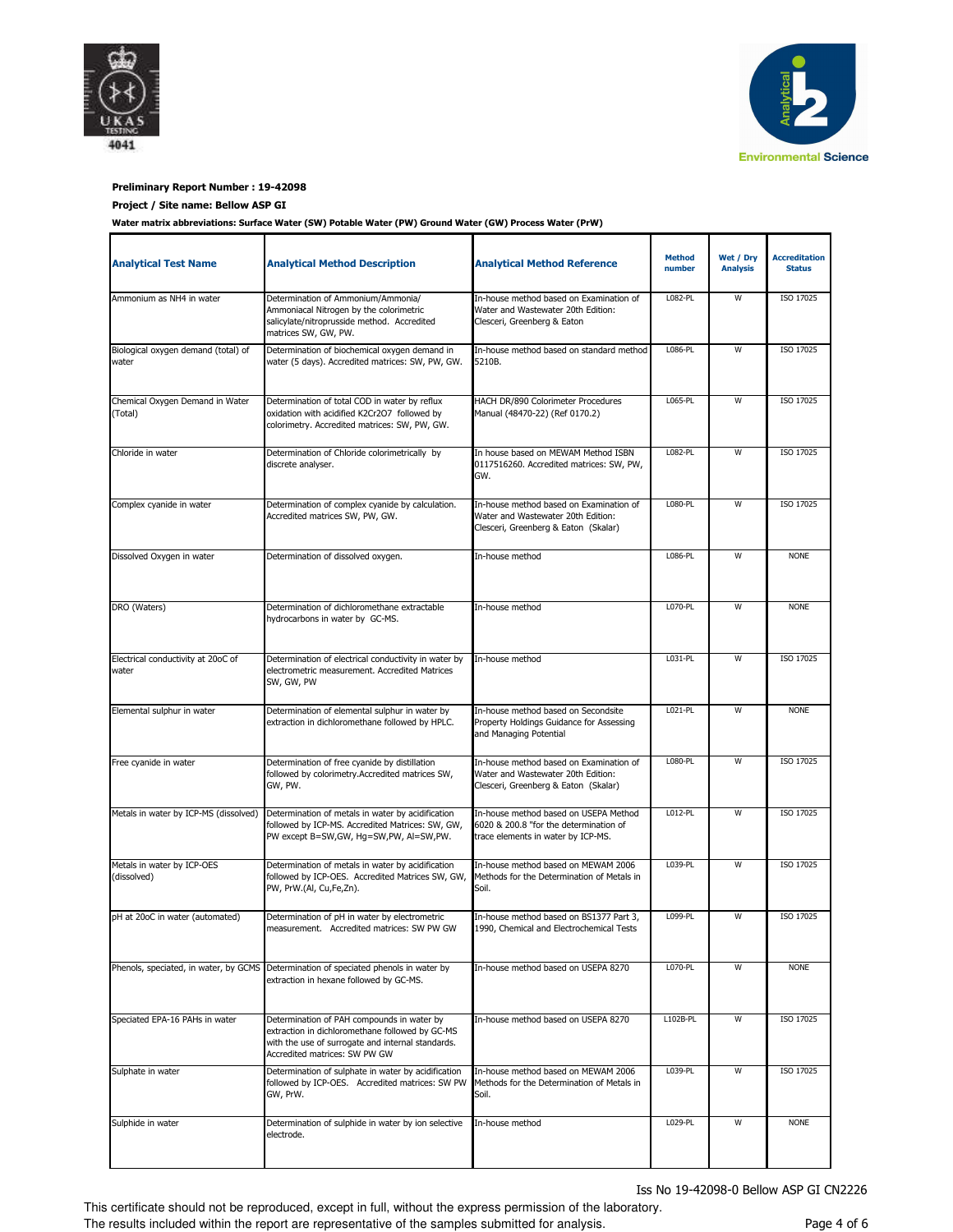



# **Preliminary Report Number : 19-42098**

#### **Project / Site name: Bellow ASP GI**

**Water matrix abbreviations: Surface Water (SW) Potable Water (PW) Ground Water (GW) Process Water (PrW)**

| <b>Analytical Test Name</b>      | <b>Analytical Method Description</b>                                                                                                                | <b>Analytical Method Reference</b>                                                                                    | <b>Method</b><br>number | Wet / Dry<br><b>Analysis</b> | <b>Accreditation</b><br><b>Status</b> |
|----------------------------------|-----------------------------------------------------------------------------------------------------------------------------------------------------|-----------------------------------------------------------------------------------------------------------------------|-------------------------|------------------------------|---------------------------------------|
| Thiocyanate in water             | Determination of thiocyanate in water by discreet<br>analyser (colorimetry). Accredited matrices SW, GW, M. Accredited matrices: SW, PW, GW.<br>PW. | In house method based on SMWW 4500-CN-                                                                                | L082-PL                 | w                            | ISO 17025                             |
| Total cyanide in water           | Determination of total cyanide by distillation<br>followed by colorimetry. Accredited matrices: SW<br>PW GW                                         | In-house method based on Examination of<br>Water and Wastewater 20th Edition:<br>Clesceri, Greenberg & Eaton (Skalar) | L080-PL                 | W                            | <b>ISO 17025</b>                      |
| Total organic carbon in water    | Determination of dissolved organic carbon in water<br>by TOC/DOC NDIR analyser. Accredited matrices:<br>SW PW GW.                                   | In-house method based on Examination of<br>Water and Wastewater 20th Edition:<br>Clesceri, Greenberg & Eaton          | L037-PL                 | W                            | ISO 17025                             |
| Total Settleable Solids in water | Determined gravimetrically with GFC filtration<br>papers.                                                                                           | In-house method based on Examination of<br>Water and Wastewater 20th Edition:<br>Clesceri, Greenberg & Eaton          | L004-PL                 | W                            | <b>NONE</b>                           |

**For method numbers ending in 'UK' analysis have been carried out in our laboratory in the United Kingdom.**

**For method numbers ending in 'PL' analysis have been carried out in our laboratory in Poland.**

**Soil analytical results are expressed on a dry weight basis. Where analysis is carried out on as-received the results obtained are multiplied by a moisture correction factor that is determined gravimetrically using the moisture content which is carried out at a maximum of 30oC.**

Iss No 19-42098-0 Bellow ASP GI CN2226